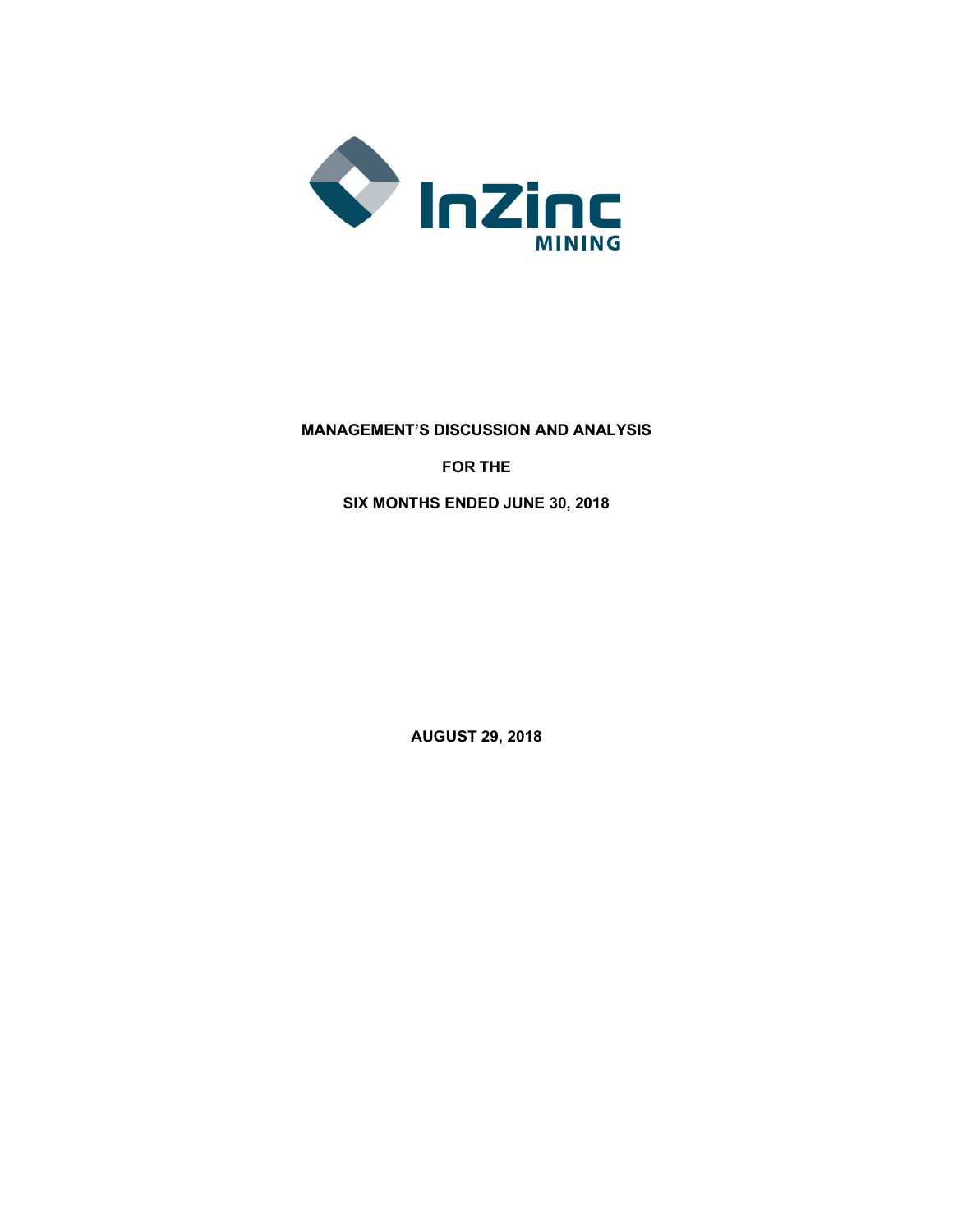#### **Description of Management Discussion and Analysis**

The purpose of this Management Discussion and Analysis ("MD&A") is to explain management's point of view regarding the past performance and future outlook of InZinc Mining Ltd. (the "Company"). This report also provides information to improve the reader's understanding of the condensed interim consolidated financial statements and related notes for the six months ended June 30, 2018 as well as important trends and risks affecting the Company's financial performance, and should therefore be read in conjunction with the audited consolidated financial statements of the Company for the year ended December 31, 2017. Those financial statements are prepared in accordance with International Financial Reporting Standards ("IFRS") as issued by the International Accounting Standards Board. All amounts in the financial statements and in this discussion and analysis are expressed in Canadian dollars, unless otherwise indicated. The following discussion is dated and current as of August 29**,** 2018. This MD&A contains forward-looking information and statements which are based on the conclusions of management. The forward-looking information and statements are only made as of the date of this MD&A.

The Company's certifying officers, based on their knowledge, having exercised reasonable diligence, are also responsible to ensure that these filings do not contain any untrue statement of a material fact or omit to state a material fact required to be stated or that is necessary to make a statement not misleading in light of the circumstances under which it was made, with respect to the period covered by these filings, and these financial statements together with the other financial information included in these filings. The Board of Directors' approves the Financial Statements and MD&A and ensures that management has discharged its financial responsibilities. The Board's review is accomplished principally through the Audit Committee, which meets periodically to review all financial reports, prior to filing.

All amounts are stated in Canadian dollars unless otherwise indicated. Additional information on the Company is available on SEDAR and at the Company's website, www.inzincmining.com.

## **Forward-Looking Statements**

Certain disclosures contained in this MD&A may constitute forward-looking information. This is information regarding possible events, conditions or results of operations of the Company that is based upon assumptions about future economic conditions and courses of action which is inherently uncertain. All information other than statements of historical fact may be forward-looking information.

Forward-looking information is subject to a variety of risks and uncertainties which could cause actual events or results to differ from those reflected in the forward-looking statements, including, without limitation, risks and uncertainties relating to the interpretation of drill results and the estimation of mineral resources, the geology, grade and continuity of mineral deposits and the possibility that future exploration and development results will not be consistent with the Company's expectations. Some other risks and factors which could cause results to differ materially from those expressed in the forward-looking information contained in this MD&A are described under the heading "Risks and Uncertainties".

Readers are cautioned that any such listings of risks are not, and in fact cannot be, complete. Although the Company has attempted to identify important factors that could cause actual events and results to differ materially from those described in the forward-looking information, there may be other factors that cause events or results to differ from those intended, anticipated or estimated. The Company believes the expectations reflected in the forward-looking information are reasonable but no assurance can be given that these expectations will prove to be correct and readers are cautioned not to place undue reliance on forward-looking information contained in this MD&A.

The forward-looking information contained in this MD&A is provided as of the date hereof and the Company undertakes no obligation to update publicly or revise any forward-looking information, whether as a result of new information, future events or otherwise, except as otherwise required by law. All of the forwardlooking information contained in this MD&A is expressly qualified by this cautionary statement.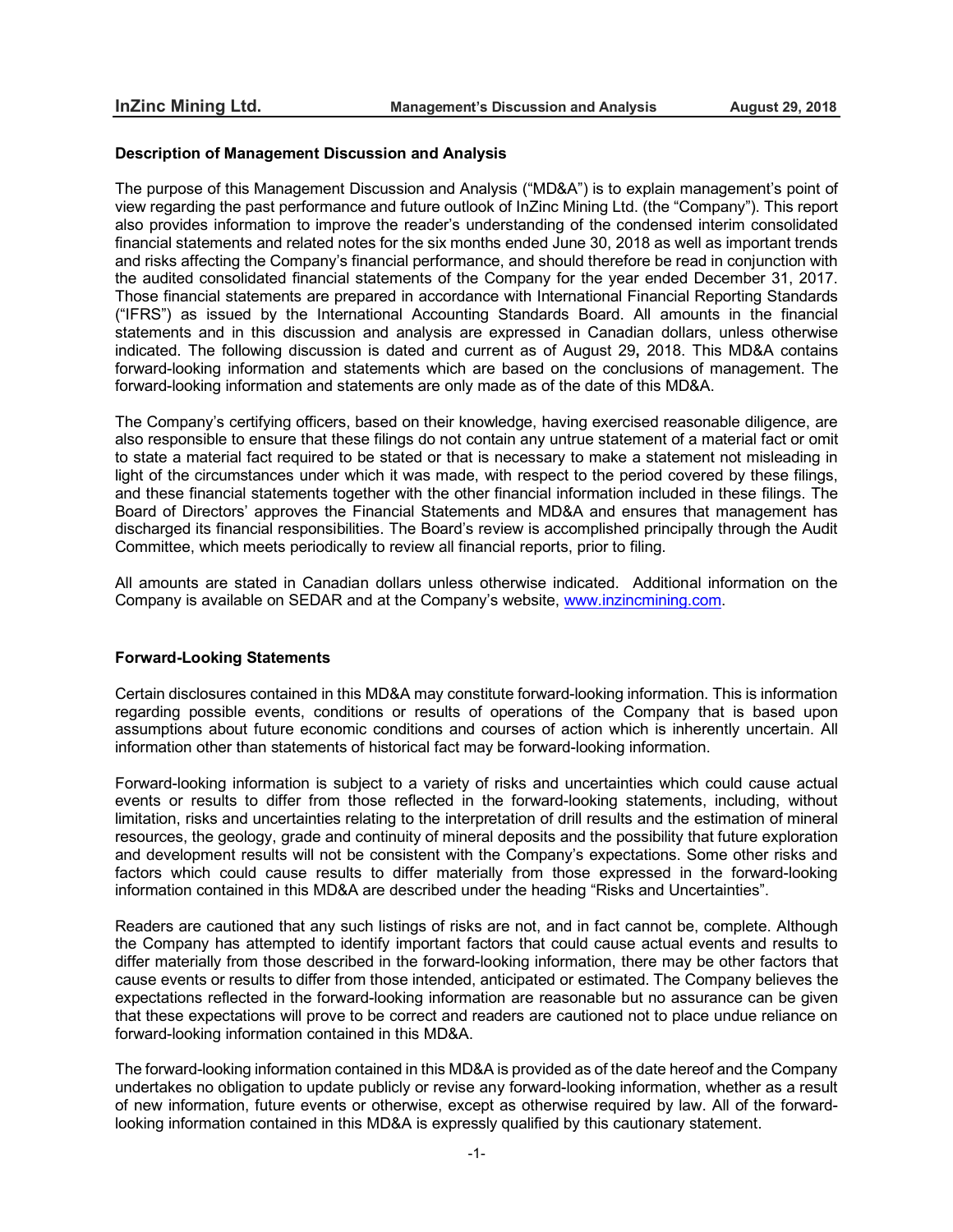### **Description of Business**

The Company is incorporated under the Canada Business Corporations Act and is listed on the TSX Venture Exchange ("TSX-V") under the trading symbol IZN. It was renamed from Lithic Resources Ltd. on February 18, 2014. The principal business of the Company is the acquisition, exploration and development of mineral properties ("exploration and evaluation assets"), either solely or through joint ventures and options.

To date the Company has not generated any revenues.

# **Discussion of Operations**

The Company currently holds three active mineral properties at varying stages of exploration and advancement. The Company's flagship West Desert Zinc Property (100% interest) ("West Desert"), formerly known as the Crypto Zinc Property ("Property"), is located in western Utah and the early stage Indy Zinc Property (100% option) ("Indy") is located in south-central British Columbia. Both properties are well located for potential development with proximal access to power, roads and rail infrastructure. The Company recently staked 126 claims on the PX property (100% interest) ("PX"), located across the valley from West Desert. In addition to exploring its existing properties, the Company is engaged in a continuing review of other properties and projects for possible acquisition.

In 2014, the Company announced the results of a positive Preliminary Economic Assessment ("PEA") on the Company's West Desert ("WD") deposit located approximately 160 km south west of Salt Lake City, Utah. The PEA, based on conventional bulk underground mining and processing, estimated an after tax NPV (8%) of US\$258,000,000 and IRR of 23% over a 15-year mine life assuming base case long term metal prices (US\$; zinc = \$1 /lb, copper = \$3 /lb, iron = \$105 /t, indium = \$600 /kg, silver = \$21 /oz, gold = *\$1,300 /oz)*. The 2014 PEA outlined an indicated resource of 13.0 million tonnes grading 2.16% zinc, 0.23% copper, 33 g/t indium and 48% magnetite, plus an inferred resource of 46.0 million tonnes grading 1.76% zinc, 0.22% copper, 24 g/t indium and 48% magnetite. The WD deposit remains open for expansion in several directions and the 2014 PEA highlighted continued exploration as an integral part of further work leading to a Prefeasibility Study at West Desert.

For additional information on the West Desert PEA please refer to the Company's press release dated April 1, 2014 and the Company's report entitled "Technical Report on the West Desert Zinc-Copper-Indium-Magnetite Project, Preliminary Economic Assessment, Juab County, Utah" at www.inzincmining.com or www.sedar.com.

Indy is located approximately 150 km southeast of the city of Prince George, BC. Known mineralization includes a 450 m long trend outlined by five shallow, wide-spaced historical drill holes with intersections ranging from 1.5 m to 19.7 m widths and grading from 1.9% to 8.9% zinc, 1.0 g/t to 55.6 g/t silver and 0.04% to 2.4% lead. Historical intersections are estimated within 100 m of surface and open for expansion on strike and at depth. Surface geochemistry completed in 2017 indicates this mineralized trend may extend for a further 800 m to the north. In addition, multiple, large soil geochemical anomalies over 6.5 km strike, offer potential for additional discoveries.

The Company's West Desert and Indy projects are at the exploration stage and have not generated any revenues. At June 30, 2018, the Company had not yet achieved profitable operations and has a deficit of \$8,881,955 (December 31, 2017 - \$8,619,097).

Since the Company's properties are at the exploration stage, it does not have operations or operating results in the conventional use of the terms. The Company's financial success will ultimately be dependent upon finding economically recoverable mineral reserves, confirmation of its interest in those reserves and its ability to obtain the necessary financing to profitably produce those reserves. Further information on the Company's properties can be found on the Company's website at www.inzincmining.com.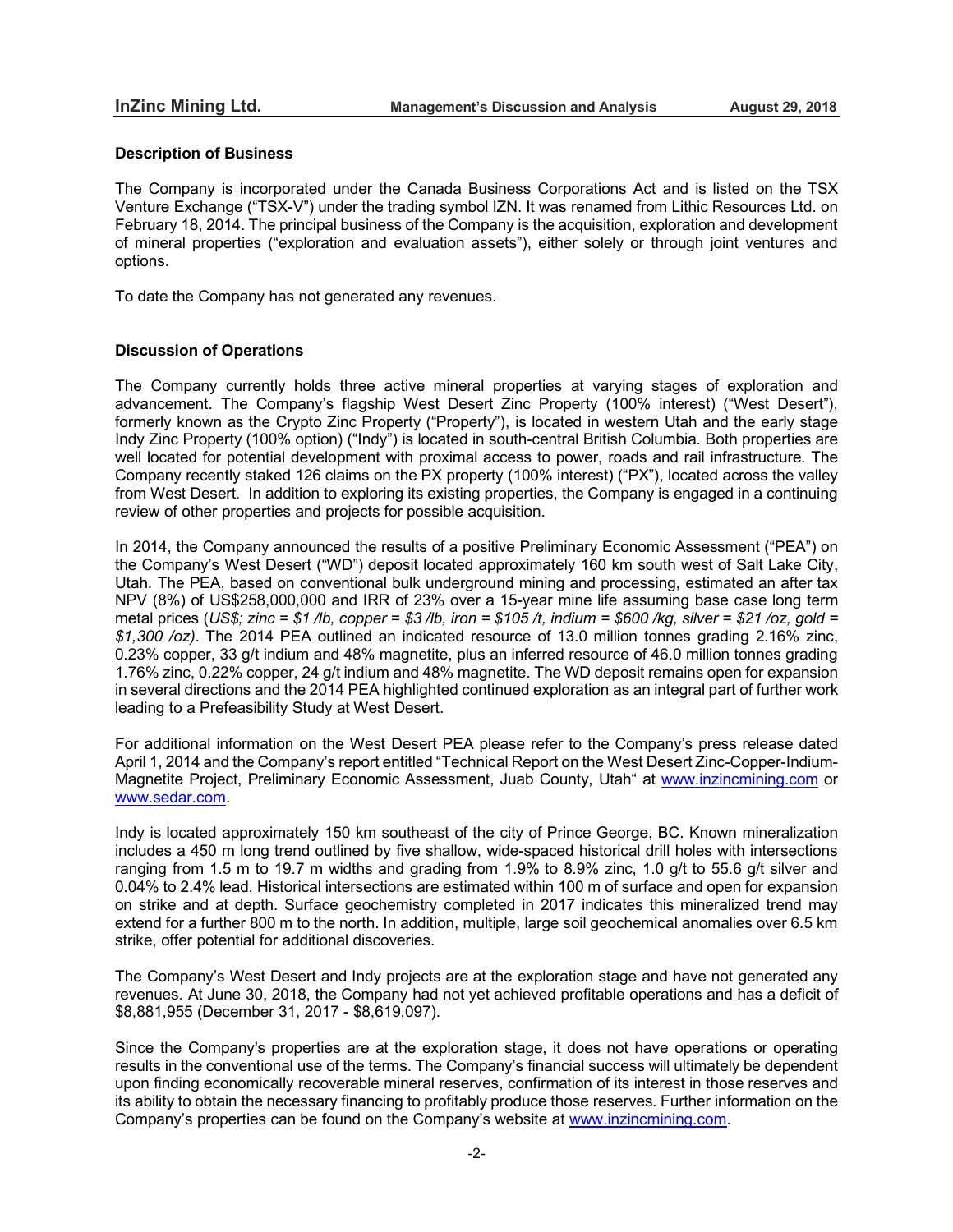# **Mineral Properties**

#### West Desert

In May of 2005, the Company signed an agreement to purchase a 100% interest in the Property from EuroZinc Mining Corporation ("EuroZinc") in exchange for 1,500,000 shares and \$25,000 in cash. Certain claims comprising the Property are subject to a 1.5% net smelter returns royalty ("NSR") and a future cash payment (\$1,000,000 upon completion of financing necessary for production) currently held by Osisko Gold Royalties Ltd. (formerly Vaaldiam Mining Ltd). Since the 2005 acquisition from EuroZinc, the Company has acquired, either wholly or in part, several additional claims.

West Desert comprises 4,258 acres and is located about 160 km southwest of Salt Lake City, Utah. Early mining activity includes the historic Fish Springs Mining District from which recorded production of 2,700,000 oz of silver occurred from the late 19th century through the mid-1950's. The WD deposit was discovered in the 1960's and was originally explored for its iron potential. Drilling campaigns in the 1980's, 1990's and by the Company in 2007-2008 have subsequently outlined the large zinc resources currently hosted in the WD deposit. The property is crossed by a power-line, is easily accessible by road and has railheads within 90 km.

The WD deposit is a significant carbonate replacement deposit, similar in many respects to the deposits comprising the world class Bingham, Park City and Tintic mining districts located some 130 km to the east. Zinc mineralization at West Desert is concentrated in two contiguous zones, known as the Main and Deep (CRD) Zones hosted in a sequence of Cambrian to Ordovician carbonate rocks cut by a quartz monzonite intrusive of Late Eocene age. The Main zone is generally oxidized to a maximum depth of about 250 m. The general distribution of mineralization on the West Desert property shows zoning similar to that in typical porphyry/CRD systems, with an inner zone of molybdenum-rich mineralization grading outwards through copper and zinc, then lead, silver and manganese with increasing distance from the intrusive.

Various historic workings in the Fish Springs District were developed on high grade silver-lead replacement deposits controlled by structures and occur to the east of the WD deposit. Total production in the district, in which the single largest mine by far was the Utah Mine, is recorded at about 20,300 tons grading 128 ounces silver per ton (4,389 gpt) and 44% lead. High grade intercepts of silver-rich replacement style mineralization have been encountered in drilling outside of the historical mine area.

From 2006 to 2010, the Company completed geophysical surveys, metallurgical studies and over 10,000 m of diamond drilling. In September 2010 the Company completed a PEA of the West Desert project. In 2014 the Company completed a revised PEA of the West Desert project which supersedes all earlier reports.

## *Highlights of 2014 PEA*

- After tax NPV(8%) of US\$258 million, IRR of 23% and payback of 3.7 years assuming base case long term metal prices (*US\$; zinc = \$1 /lb, copper = \$3 /lb, iron = \$105 /t, indium = \$600 /kg, silver = \$21 /oz, gold = \$1,300 /oz)*
- conventional bulk underground mining of sulphide resources
- 2.37 million tonnes per year mined over a 14.8-year mine life
- conventional processing to produce three clean concentrates
- zinc recoveries of 92% into a concentrate grading 55% zinc and containing high levels of indium
- copper recoveries of 74% into a concentrate grading 29% copper with payable levels of silver and gold
- average annual production of 107.9 million lbs zinc, 9.9 million lbs copper and 1.0 million tonnes iron concentrate (magnetite)
- initial and life-of-mine capex of US\$247.4 million and US\$388.9 million, respectively
- good potential for resource expansion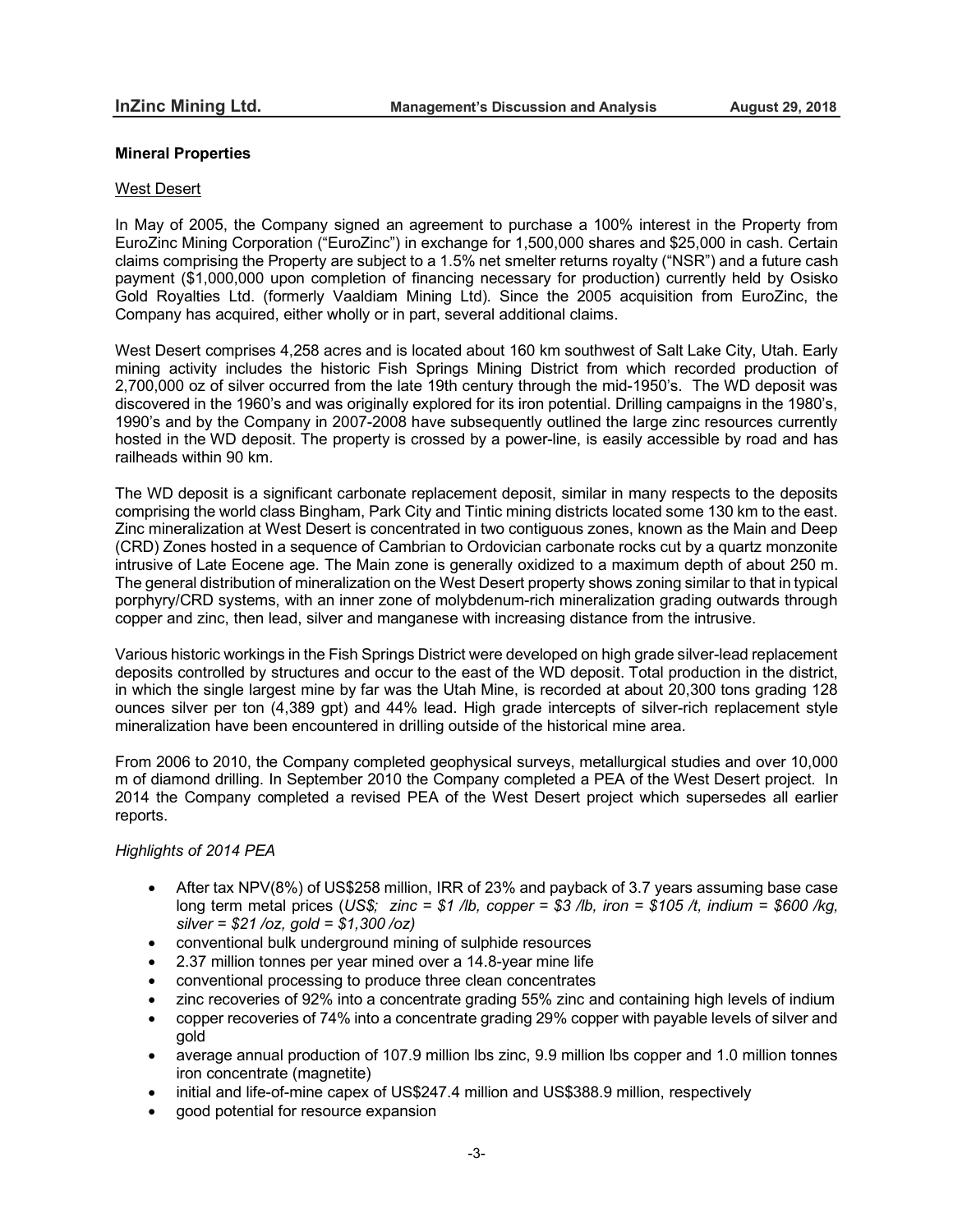# **Mineral Properties (continued)**

## West Desert (continued)

For additional information on the West Desert PEA please refer to the Company's press release dated April 1, 2014 and the Company's report entitled "Technical Report on the West Desert Zinc-Copper-Indium-Magnetite Project, Preliminary Economic Assessment, Juab County, Utah" at www.inzincmining.com or www.sedar.com.

Note: The PEA is considered preliminary in nature. It includes Inferred mineral resources that are considered too *speculative to have the economic considerations applied that would enable classification as mineral reserves. There* is no certainty that the conclusions within the PEA will be realized. Mineral resources that are not mineral reserves *do not have demonstrated economic viability.*

# *Silver Potential*

Known silver mineralization on the property includes numerous surface occurrences and past producing mines collectively described as the historic Fish Springs Mining District. The district included several operations including the Utah Silver mine, which produced 2.7 million ounces of silver, operated from 1860 until 1950 and is centered 650 m east of the WD deposit. The proximity of the Utah Silver mine to the WD deposit, its enriched precious metal content and the depth extent of this mineralization are of key interest. Silver is not currently included in the 2014 PEA resources comprising the WD deposit.

# *2018 Program*

In April 2018, the Company commenced diamond drilling. Geophysical surveys, completed in January 2018, supported target selection and corresponding drill hole locations over the exploration area. On August 27, 2018 Company reported results of the Phase 1 drill program. The Company completed the first phase of drilling with five deep holes totaling 3,500 m. The drill program focused on exploration and expansion of the large zinc resources outlined in the West Desert PEA.

# *Highlights of the 2018 Phase 1 drill program*

- Drill hole WD18-01, drilled west of the existing deposit, intersected a thick interval of 15.4 m of 6.3% Zn, 0.1% Cu and 67 g/t In at 340 m below surface and approximately 60 m west of the known boundary of the existing sulphide resources.
- WD18-05, drilled below WD18-01, intersected shallow, high grade sulphide mineralization over 6.8 m averaging 16.5% Zn, 0.3% Cu, 60 g/t In and 14 g/t Ag at a downhole depth of 142 m. The hole was drilled to the west of existing sulphide resources.
- WD18-02, drilled to the east of the existing resources and 400 m to the east of WD18-01, intersected multiple, narrow high grade zones including 1.5 m of 11.6% Zn, 0.1% Cu, 4 g/t In and 53 g/t Ag and established the eastward expansion potential of the CRD (Deep) zone by 175 m to the east.
- WD18-03, drilled 1.27 km to the east of WD18-01, intersected high grade silver mineralization 320 m beneath the historic Utah silver mine with a narrow intercept of 0.3 m of 1,402 g/t Ag, 1.2g/t Au and 44.5% Pb.
- WD18-04, drilled 120 m to the west of WD18-01, intersected 1.8 m of 8.6% Zn and 339 g/t In at 206.7 m downhole in a thick oxidized interval suggestive of deeper sulphide mineralization below.

While the drilling to the east intersected numerous narrow high grade zones that will require follow up in the future, the Phase 2 programs will now target the high grade western expansion of the deposit prior to launching advanced economic studies. The next phase of drilling is being planned and permitted.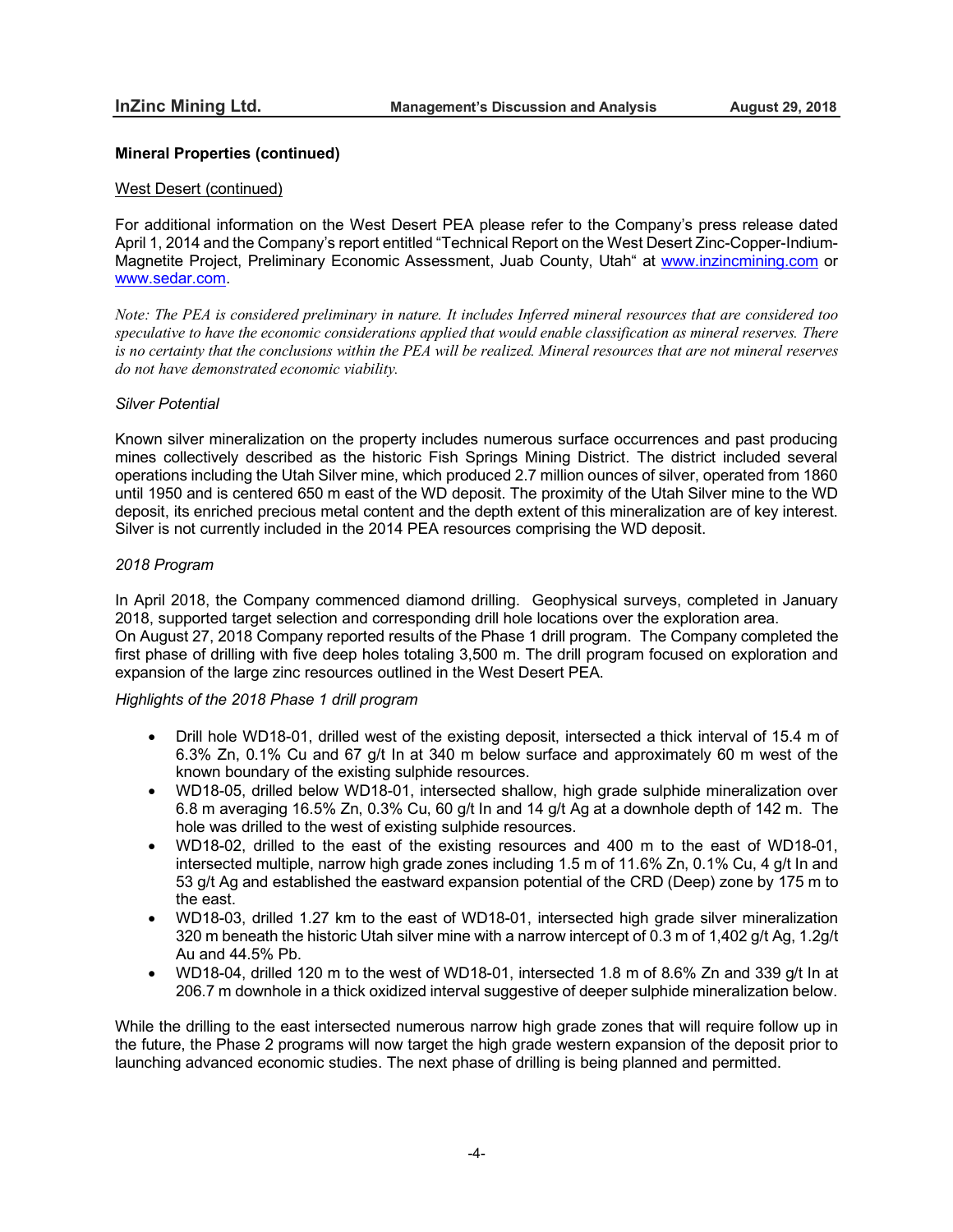## **Mineral Properties (continued)**

#### West Desert (continued)

## *2018 Expenditure Requirements*

An estimated total of US\$34,000 is required in 2018 to keep the claims and leases comprising the West Desert property in good standing.

# PX

The Company acquired, via staking, 126 mining claims located in Utah, USA. The property is within 20 km of the West Desert property and has a similar geophysical signature. Various geochemical studies have been completed supporting the concept of a covered intrusive. Further geophysics is planned later this year including IP.

# Indy

On January 26, 2017, the Company received TSX-V approval to enter into an option agreement to acquire a 100% interest in Indy from Pac Shield Resources Inc. ("PSR"), a private British Columbia company. Indy is located approximately 150 km southeast of the city of Prince George, British Columbia. The property is 85 km south of the CNR transcontinental railway and 65 km south of the Yellowhead highway at elevations ranging from 950 m to 1300 m. Northern and southern portions of the property are accessed by wellmaintained Forest Service roads on a seasonal basis.

Pursuant to the agreement with PSR, the Company has the option to earn a 100% interest over a five year period by making staged cash payments totaling \$305,000 (\$55,000 paid to date), issuing an aggregate of 2,100,000 shares (400,000 issued to date) and completing work commitments of \$2,600,000 (first year work commitments of \$75,000 have been completed). In addition, a \$500,000 cash payment and the issuance of 500,000 shares of the Company will be made to PSR if the Company files a technical report establishing a 500,000,000 pound zinc resource on the property. A further \$500,000 cash payment will be made to PSR should the Company file a technical report establishing a 750,000,000 pound zinc resource on the property. The property is subject to a 1.0% NSR held by PSR (the "PSR NSR") and a 1.5% NSR held by Kerry Curtis, a director, Chairman of the Board and former interim Chief Executive Officer of the Company, and a director and the controlling shareholder of PSR. On exercise of the option and prior to completion of a feasibility study on the property, the Company has the right to purchase the PSR NSR for \$1,500,000.

Indy comprises claims (3,100 Ha) covering a 9.8 km continuous strike of sedimentary rock sequences spanning the Cambrian to Lower Mississippian; a geological period known to produce most of the major western Canadian zinc deposits.

Activity in the area is first recorded by Kennco who between 1980 and 1982 completed mapping and soil geochemistry resulting in the definition of three large zinc-lead-silver geochemical anomalies. This was followed by four diamond drill holes on two selected geochemical targets.

In 1988, Cominco optioned the property from Kennco and completed extensive soil geochemistry programs. Five shallow, wide-spaced diamond drill holes drilled by Cominco in 1989-90 targeted a portion of a high contrast soil anomaly (Anomaly B). All five holes intersected mineralization at estimated vertical depths less than 100 m, outlining a 450 m long mineralized trend. Drill intersections ranged from 1.5 m to 19.7 m, grading from 1.9% to 8.9% zinc, 1.0 g/t to 55.6 g/t silver and 0.04% to 2.4% lead. True widths of these intersections are not known and in some cases core recoveries were less than 50%. Descriptions of the mineralized drill intersections include the minerals sphalerite, galena and barite in fractures and breccias hosted in dolostone, all of which are common constituents of Mississippi Valley Type (MVT) deposits.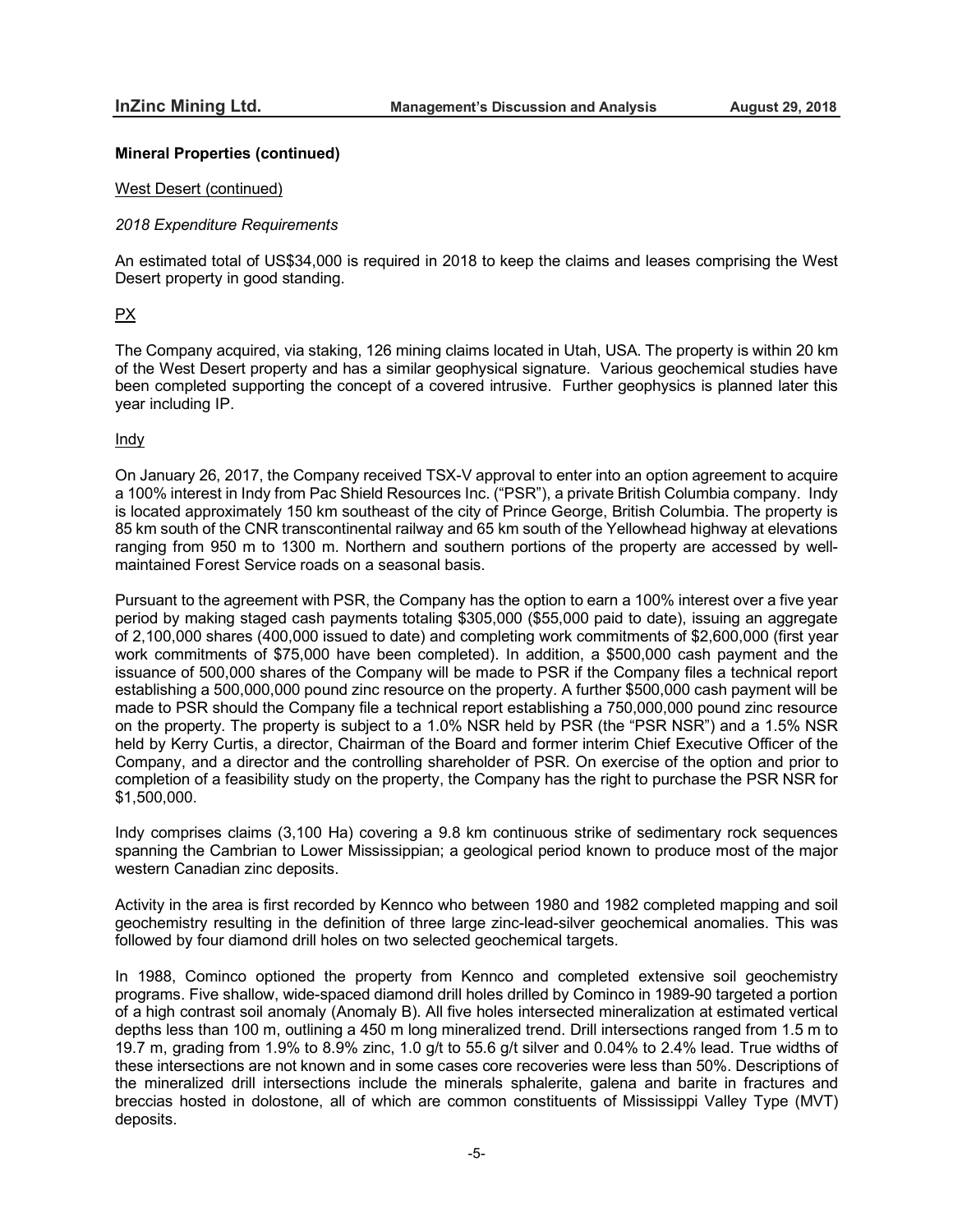# **Mineral Properties (continued)**

#### Indy (continued)

Cominco returned the property to Kennco post 1991, after which only minor activities are recorded.

From June to August of 2017 the Company completed geochemical surveys, geological mapping and prospecting in the anomaly B and C areas, two of four high priority areas occurring at Indy.

#### *2018 Programs*

Phase I exploration programs were completed in mid-August 2018, and included soil geochemistry and access improvement in preparation for Phase II, which will include diamond drilling.

At Anomaly B, infill and expansion soil geochemistry prepared numerous priority (strongly anomalous) areas within the 1.5 km length of the anomaly, for diamond drilling. At Anomaly C, initial wide spaced soil geochemistry from 2017 was enhanced and expanded. A core area of the anomaly now measures 300 m by 175 m with multi-station zinc in soil ranging from greater than 1100 ppm to 6314 ppm (0.63%) zinc. The anomaly remains open to the south. Initial wide spaced soil geochemistry at Anomaly D returned numerous high zinc (greater than 500 ppm to 2654 ppm zinc) responses in soils over a 600 m by 800 m area. Further ground work, including detailed soils and mapping is required at both Anomaly C and D to develop the targets for drilling.

On August 20, 2018, the Company announced the commencement of a Phase II exploration drill program. Phase II exploration plans include 10 to 12 diamond drill holes (up to 1250 m total program) at Anomaly B. Drilling will target high zinc in soil and focus on the 500 m southern portion of the anomaly and an area located 200 m to the north where similar high zinc in soil responses occur over a 300 m length.

#### *2018 Expenditure Requirements*

Under the terms of the Indy option agreement, additional expenditures of \$200,000 are required on or before January 29, 2019.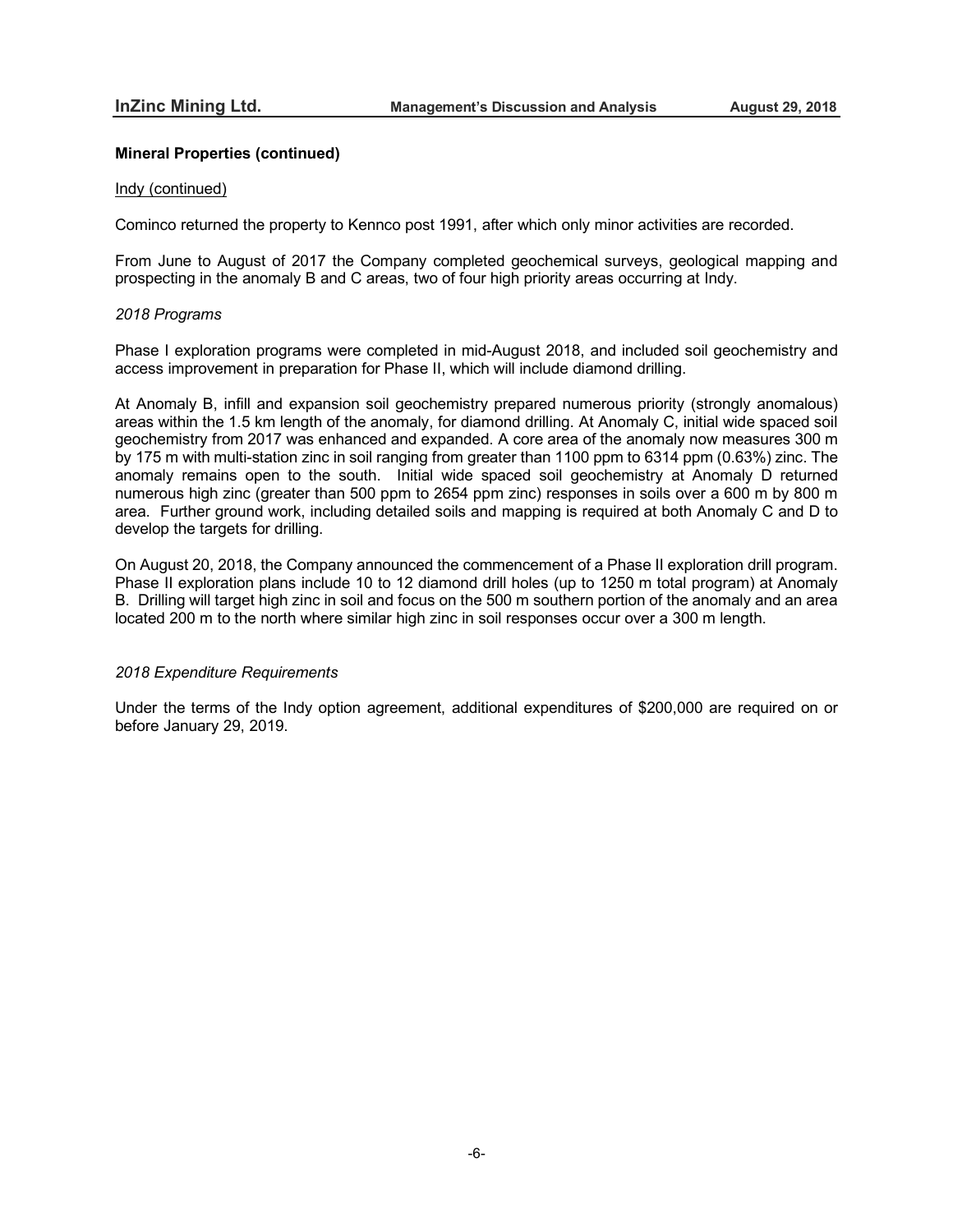# **Summary of Exploration Activities**

The following table represents expenditures incurred on the exploration and evaluation assets during the six months ended June 30, 2018:

|                                   | <b>West</b>   |              |               |               |
|-----------------------------------|---------------|--------------|---------------|---------------|
|                                   | <b>Desert</b> | <b>PX</b>    | <b>Indy</b>   | <b>Total</b>  |
| <b>Acquisition costs</b>          |               |              |               |               |
| Balance, December 31, 2017        | \$<br>394,127 | \$           | \$<br>79,280  | \$<br>473,407 |
| Additions during the period:      |               |              |               |               |
| Cash payments                     |               |              | 25,000        | 25,000        |
| Shares issued                     |               |              | 29,000        | 29,000        |
| Staking                           |               | 35,066       | 944           | 36,010        |
|                                   |               | 35,066       | 54,944        | 90,010        |
| Balance, June 30, 2018            | 394,127       | 35,066       | 134,224       | 563,417       |
|                                   |               |              |               |               |
| <b>Deferred exploration costs</b> |               |              |               |               |
| Balance, December 31, 2017        | 5,330,585     |              | 76,017        | 5,406,602     |
| Additions during the period:      |               |              |               |               |
| Analytical                        | 29,969        |              |               | 29,969        |
| Claim maintenance                 | 4,928         |              |               | 4,928         |
| Communication                     | 946           |              |               | 946           |
| Community engagement              |               |              | 750           | 750           |
| Drilling                          | 1,076,726     |              |               | 1,076,726     |
| Engineering                       | 624           |              |               | 624           |
| Equipment and supplies            | 70,344        |              | 2,226         | 72,570        |
| Geophysics                        | 52,412        |              |               | 52,412        |
| Permitting                        | 295           |              | 3,319         | 3,614         |
| Personnel                         | 198,194       | 3,840        | 15,000        | 217,034       |
| Room and board                    | 54,138        |              | 1,900         | 56,038        |
| Travel                            | 9,327         | 379          | 4,598         | 14,304        |
|                                   | 1,497,903     | 4,219        | 27,793        | 1,529,915     |
| Balance, June 30, 2018            | 6,828,488     | 4,219        | 103,810       | 6,936,517     |
|                                   |               |              |               |               |
| <b>Total, June 30, 2018</b>       | \$7,222,615   | \$<br>39,285 | \$<br>238,034 | \$7,499,934   |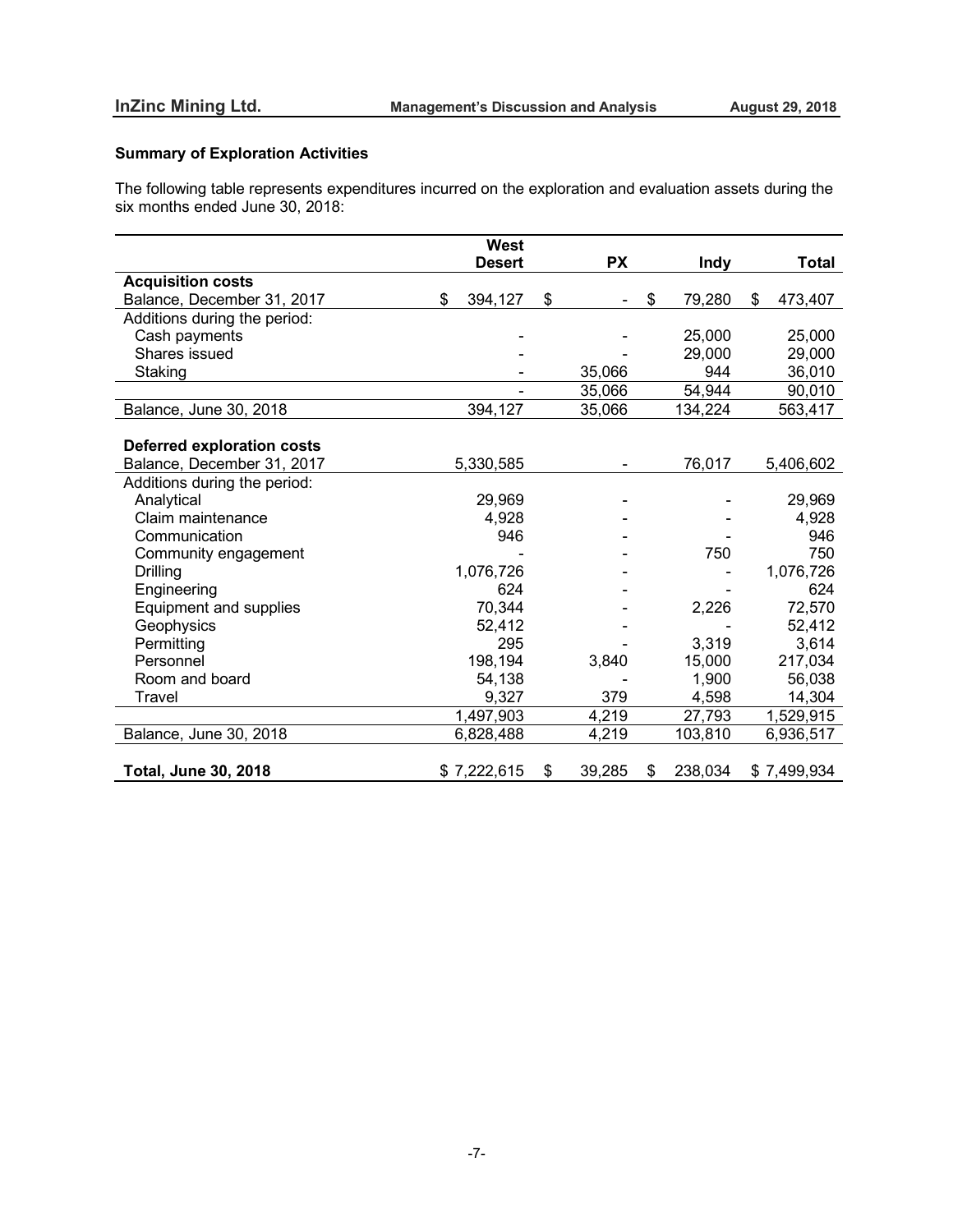|  | <b>Selected Quarterly Information</b> |
|--|---------------------------------------|
|  |                                       |

| <b>Quarter Ended</b> | <b>Revenue</b><br>$($ \$) | Loss and comprehensive loss<br>(9) | Net loss per share<br>$($ \$) $^1$ |
|----------------------|---------------------------|------------------------------------|------------------------------------|
| June 30, 2018        | Nil                       | (117,040)                          | 0.00                               |
| March 31, 2018       | Nil                       | (145, 422)                         | 0.00                               |
| December 31, 2017    | Nil                       | (196, 255)                         | 0.00                               |
| September 30, 2017   | Nil                       | (58, 774)                          | 0.00                               |
| June 30, 2017        | Nil                       | (229, 815)                         | 0.00                               |
| March 31, 2017       | Nil                       | (115,980)                          | 0.00                               |
| December 31, 2016    | Nil                       | (125, 780)                         | 0.00                               |
| September 30, 2016   | Nil                       | (142, 237)                         | 0.00                               |

*(1) Basic and diluted*

# **Current Quarter**

The net loss for the quarter ended June 30, 2018 was \$117,040 or \$0.00 per share compared with a loss of \$229,815 or \$0.00 per share during the quarter of the prior period. Sources of variability include fluctuations in foreign exchange and expenditures for property investigation costs and share-based compensation.

The following discussion should be read in conjunction with the accompanying Financial Statements and related notes for the period. The operating and administrative expenses for the three months ended June 30, 2018 totalled \$118,102 (June 30, 2017 - \$230,108).

The table below explains the major changes in expenditures for the three months ended June 30, 2018 compared with June 30, 2017.

| <b>Expense</b>                  | Increase / Decrease in<br><b>Expenses</b> | <b>Explanation for Change</b>                                                                                                                      |
|---------------------------------|-------------------------------------------|----------------------------------------------------------------------------------------------------------------------------------------------------|
| Foreign exchange                | Decrease of \$25,149                      | Change is a result of more expenditures in the USA,<br>which, in turn, is impacted by the fluctuations in the<br>exchange rates.                   |
| Office and miscellaneous        | Increase of \$5,053                       | Increase is due to additional corporate activity as a<br>financing was completed at the end of the prior year<br>and more work is being performed. |
| Property investigation<br>costs | Increase of \$11,022                      | Increase is due to the Company exploring additional<br>property opportunities.                                                                     |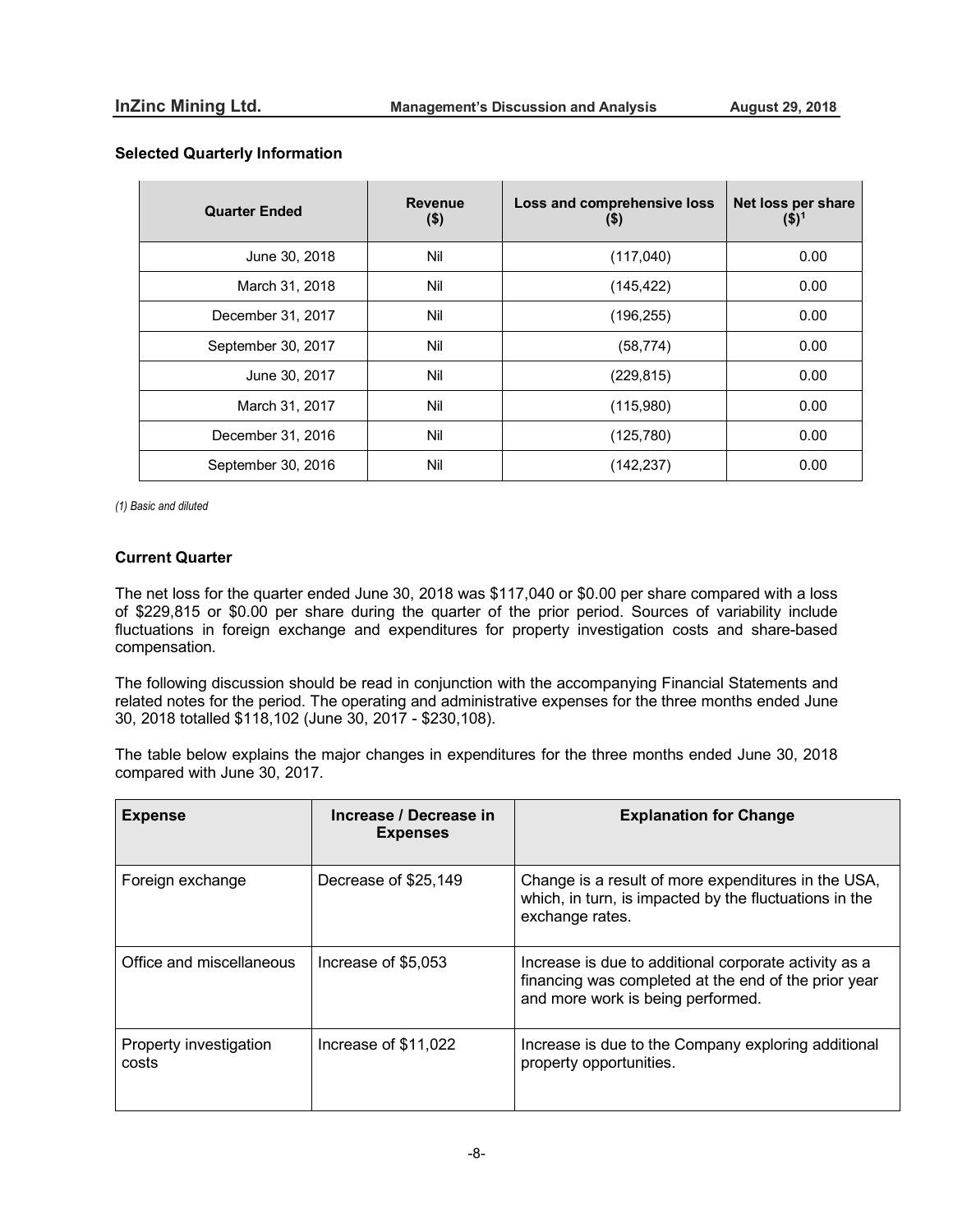# **Current Quarter (continued)**

| Share-based<br>compensation | Decrease of \$106,366 | No incentive share options were issued in the current<br>period as compared to 1,500,000 issued in the<br>comparative period. |
|-----------------------------|-----------------------|-------------------------------------------------------------------------------------------------------------------------------|
|-----------------------------|-----------------------|-------------------------------------------------------------------------------------------------------------------------------|

# **Results of Operations**

 $\overline{a}$ 

The following discussion should be read in conjunction with the accompanying Financial Statements and related notes for the period. The operating and administrative expenses for the six months ended June 30, 2018 totalled \$262,858 (June 30, 2017 - \$346,567).

The table below explains the major changes in expenditures, not described above, for the six months ended June 30, 2018 compared with June 30, 2017.

| <b>Expense</b>                          | Increase / Decrease in<br><b>Expenses</b> | <b>Explanation for Change</b>                                                                                                                                                   |
|-----------------------------------------|-------------------------------------------|---------------------------------------------------------------------------------------------------------------------------------------------------------------------------------|
| Communication and<br>investor relations | Decrease of \$21,069                      | Decrease is due to additional investor relations and<br>promotional activities such as marketing in the<br>comparative period as the Company worked towards<br>a financing.     |
| Travel                                  | Decrease of \$13,836                      | Decrease is due to reduced corporate activity as<br>comparative period included costs related to<br>promotion of the Company and travel related to<br>working on the financing. |

# **Related Party Transactions**

The Company entered into the following transactions with related parties during the six months ended June 30, 2018:

Summary of key management personnel compensation:

|                                           | For the six months ended June 30, |        |    |         |
|-------------------------------------------|-----------------------------------|--------|----|---------|
|                                           |                                   | 2018   |    | 2017    |
| Short-term benefits paid or accrued       |                                   |        |    |         |
| Office and miscellaneous (K. Curtis)      | \$                                | 18.000 | \$ | 15,000  |
| Professional fees (S. Vanry)              |                                   | 15.000 |    | 17,000  |
| Share-based compensation (K. Curtis)      |                                   |        |    | 29,710  |
| Share-based compensation (S. Vanry)       |                                   |        |    | 23,309  |
| Share-based compensation (W. Hubert)      |                                   | 25.189 |    | 29,710  |
| Share-based compensation (L. Montpellier) |                                   | 5,623  |    | 29,710  |
| Share-based compensation (J. Murphy)      |                                   | 5,623  |    | 35,014  |
|                                           |                                   | 69,435 |    | 179,453 |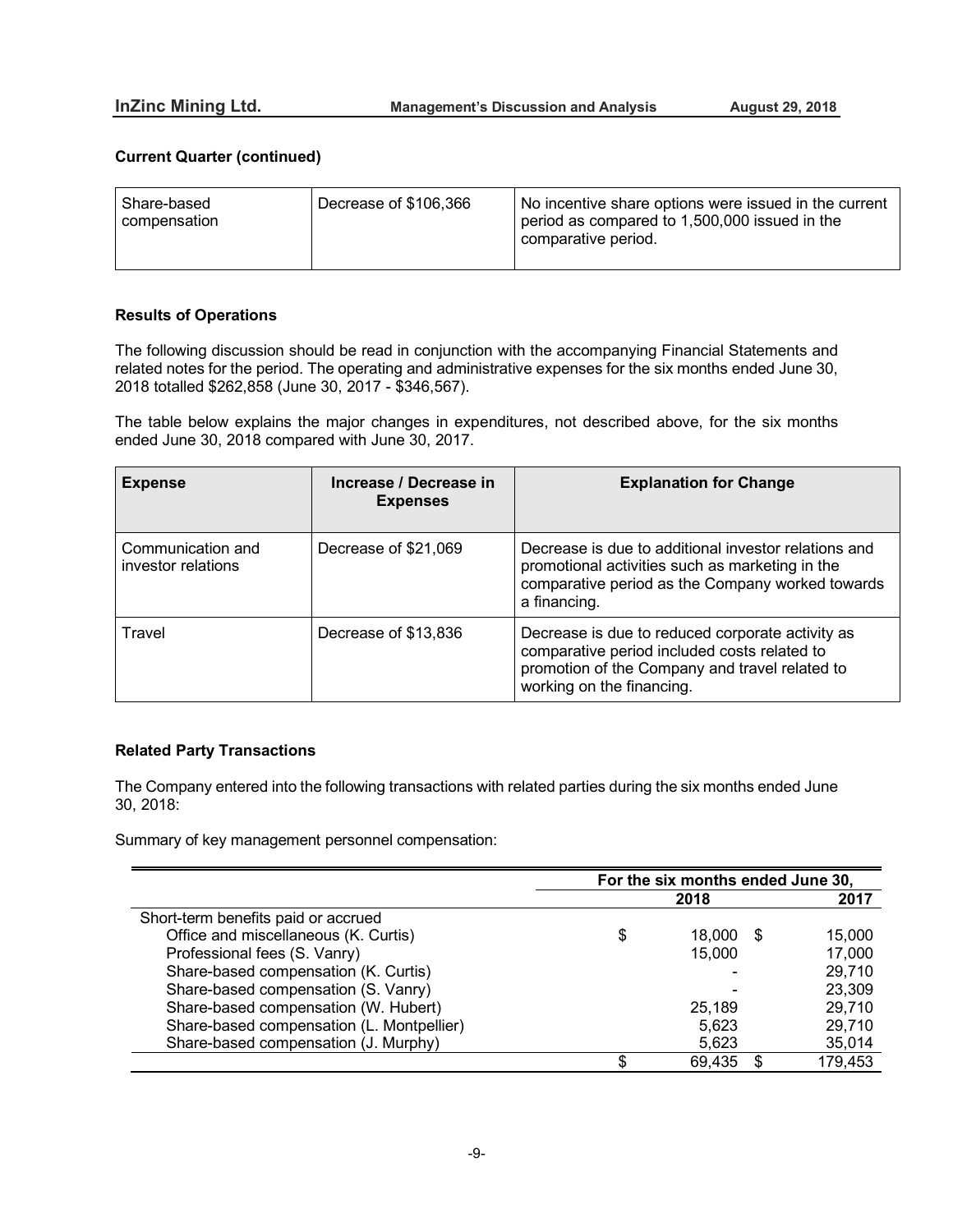# **Related Party Transactions (continued)**

Included in rent is \$1,694 (June 30, 2017 - \$4,500) paid or accrued to a company related to Steve Vanry, the CFO.

Included in accounts payable and accrued liabilities are amounts owing to related parties of \$7,674 (December 31, 2017 - \$35,316).

# **Liquidity, Financial Position and Capital Resources**

As at June 30, 2018, the Company's liquidity and capital resources are as follows:

|                                          | June 30, 2018<br>$($ \$) | June 30, 2017<br>(\$) |
|------------------------------------------|--------------------------|-----------------------|
| Cash                                     | 1,849,787                | 301,597               |
| Receivables                              | 18,554                   | 5,331                 |
| Prepaids                                 | 12,361                   | 13,765                |
| Marketable securities                    | 2,061                    | 1,520                 |
| Total current assets                     | 1,882,763                | 322,213               |
| Accounts payable and accrued liabilities | 362,885                  | 43,886                |
| Working capital                          | 1,519,878                | 278,327               |

The Company had a net working capital position of \$1,519,878 at June 30, 2018 compared with \$278,327 as at June 30, 2017. As at June 30, 2018, the Company had sufficient liquidity to meet its obligations for the next twelve months.

The Company had cash on hand of \$1,849,787 on June 30, 2018 (December 31, 2017 - \$3,483,198; June 30, 2017 - \$301,597). The source of cash was the completion of a private placement that raised proceeds, net of finders and legal costs, of \$3,334,555 and the exercise of stock options for proceeds of \$85,000 in the prior fiscal year. The primary use of cash during the period was the funding of operations of \$323,734 (June 30, 2017 - \$156,463) and the acquisition of exploration and evaluation assets of \$1,253,839 (June 30, 2017 - \$74,669) and advances made for anticipated exploration expenditures of \$12,458 (June 30, 2017 - \$Nil).

The Company's general and administrative costs, exclusive of any management compensation or direct business costs such as acquisitions, field work or travel, are in the range of \$250,000 annually. These maintenance costs are typical for a public company of this nature and consist of stock exchange fees, legal fees, accounting and audit fees, transfer agent fees and general office expenses such as rent, basic administrative assistance and phone. As the Company has commenced further exploration of its properties, it may have an impact on general and administrative costs.

The Company has no known mineral reserves and is not in commercial production on any of its properties and accordingly, the Company does not generate cash from operations. The Company finances exploration activities by raising capital from equity markets from time to time.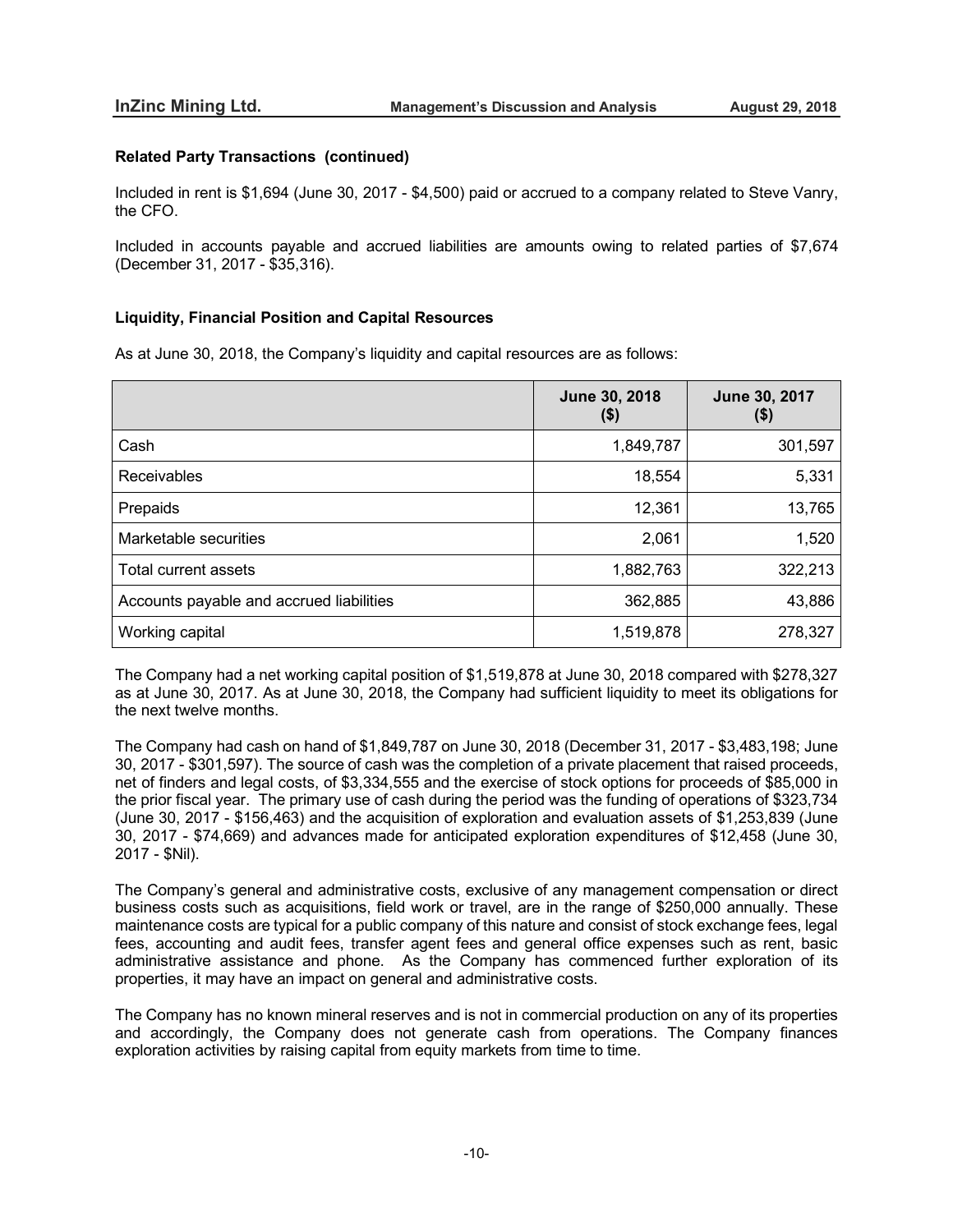# **Proposed Transactions**

There are no proposed transactions to be reported.

# **Risks and Uncertainties**

The business and operations of the Company are subject to numerous risks, many of which are beyond the Company's control. The Company considers the risks set out below to be some of the most significant to potential investors in the Company, but not all of the risks associated with an investment in securities of the Company. If any of these risks materialize into actual events or circumstances or other possible additional risks and uncertainties of which the Company is currently unaware or which it considers to be material in relation to the Company's business actually occur, the Company's assets, liabilities, financial condition, results of operations (including future results of operations), business and business prospects, are likely to be materially and adversely affected. In such circumstances, the price of the Company's securities could decline and investors may lose all or part of their investment.

#### *History of losses*

The Company has incurred net losses since inception and as of June 30, 2018, had an accumulated deficit of \$8,881,955.

# *No history of dividends*

Since incorporation, the Company has not paid any cash or other dividends on its common stock and does not expect to pay such dividends in the foreseeable future, as all available funds will be invested primarily to finance its mineral exploration programs. The Company will need to achieve profitability prior to any dividends being declared.

#### *Dilution*

The Company does not generate any revenues and does not have sufficient financial resources to undertake by itself all of its planned expenditures. The Company has limited financial resources and has financed its operations primarily through the sale of securities such as common shares. The Company will need to continue its reliance on the sale of such securities for future financing, resulting in dilution to the Company's existing shareholders. The amount of additional funds required will depend largely on the success of the Company's exploration programs.

Further expenditures will depend on the Company's ability to obtain additional financing which may not be available under favourable terms, if at all.

#### *Capital and liquidity risk*

The amount of financial resources available to invest for the enhancement of shareholder value is dependent upon the size of the treasury, profitable operations, and willingness to utilize debt and issue equity. Due to the size of the Company, financial resources are limited and if the Company exceeds growth expectations or finds investment opportunities it may require debt or equity financing. There is no assurance that the Company will be able to obtain additional financial resources that may be required to successfully finance transactions or compete in its markets on favourable commercial terms.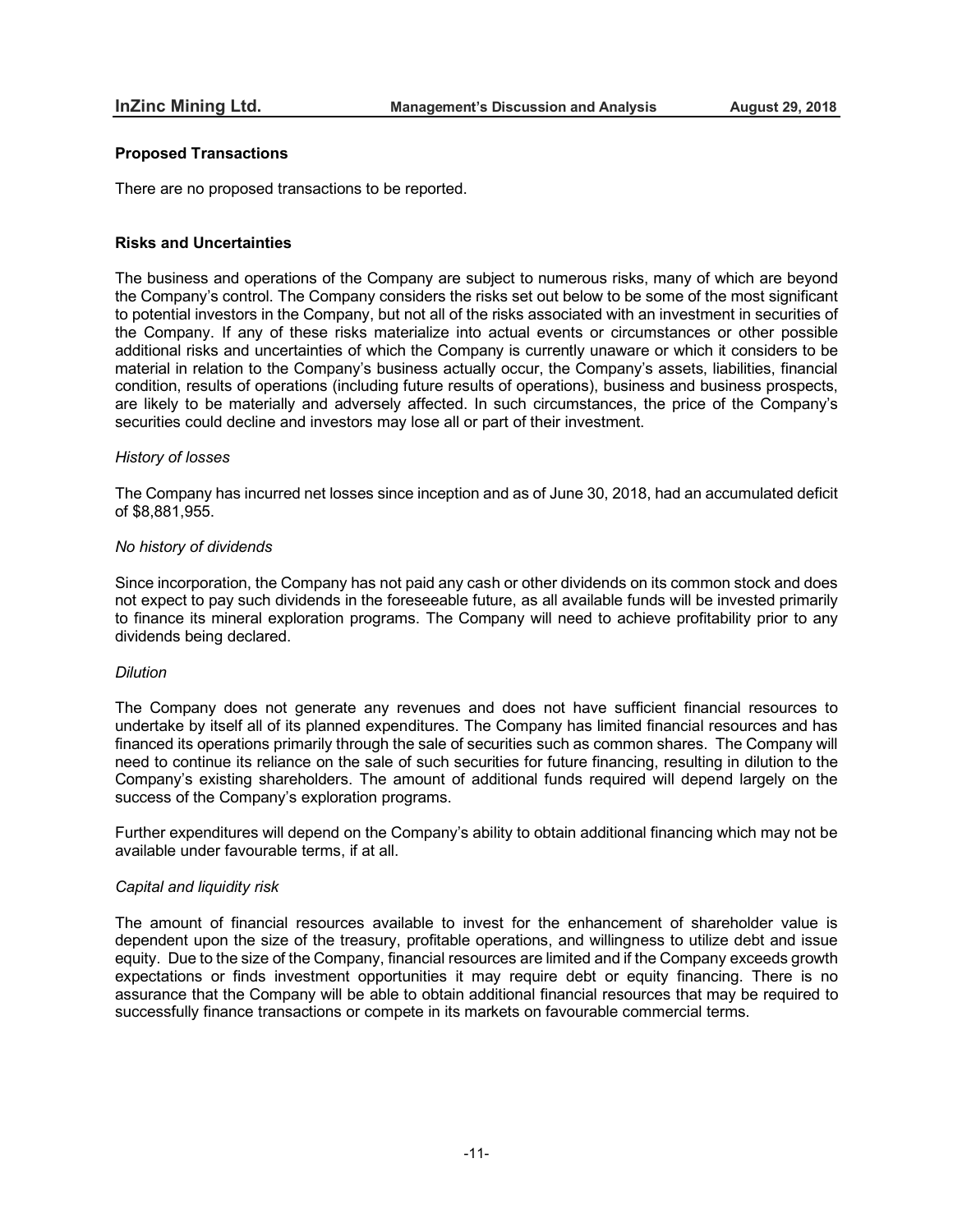## **Risks and Uncertainties (continued)**

#### *Dependence on key personnel*

Loss of certain members of the executive team or key operational leaders of the company could have a disruptive effect on the implementation of the Company's business strategy and the efficient running of day-to-day operations until their replacement is found. Recruiting personnel is time consuming and expensive and the competition for a professional is intense. The Company may be unable to retain its key employees or attract, assimilate, retain or train other necessary qualified employees, which may restrict its growth potential.

#### *Mineral exploration*

Mineral exploration is subject to a high degree of risk, which even a combination of experience, knowledge and careful evaluation may fail to overcome. These risks may be even greater in the Company's case given its formative stage of development. Furthermore, exploration activities are expensive and seldom result in the discovery of a commercially viable resource. There is no assurance that the Company's exploration will result in the discovery of an economically viable mineral deposit.

#### *Preliminary Economic Assessments*

Preliminary Economic Assessments are considered to be preliminary in nature. They include inferred mineral resources that are considered too speculative to have the economic considerations applied that would enable their classification as mineral reserves. There is no certainty that the conclusions within a Preliminary Economic Assessment will be realized. Mineral resources that are not mineral reserves do not have demonstrated economic viability.

#### *Management of industry risk*

The Company is engaged primarily in mineral exploration and manages related industry risk issues directly. The Company's mineral exploration activities expose it to potential environmental liability risk. It is management's policy to review environmental compliance and exposure on an ongoing basis. The Company follows industry standards and specific project environmental requirements. The Company is currently in the exploration stage on its property interests and has not determined whether significant site recovery costs will be required. Management is not aware of and does not anticipate any significant environmental remediation costs or liabilities in respect of its current operations.

#### *Commodity and equity prices*

The Company has exposure to price risk with respect to commodity and equity prices. Equity price risk is defined as the potential adverse impact on the Company's earnings due to movements in individual equity prices or general movements in the level of the stock market. Commodity price risk is defined as the potential adverse impact on earnings and economic value due to commodity price movements and volatilities.

## **Critical Accounting Estimates**

The preparation of the consolidated financial statements in conformity with IFRS requires management to make certain estimates, judgments and assumptions that affect the reported amounts of assets and liabilities at the date of the financial statements and the reported expenses during the period.

Although management uses historical experience and its best knowledge of the amount, events or actions to form the basis for judgments and estimates, actual results may differ from these estimates.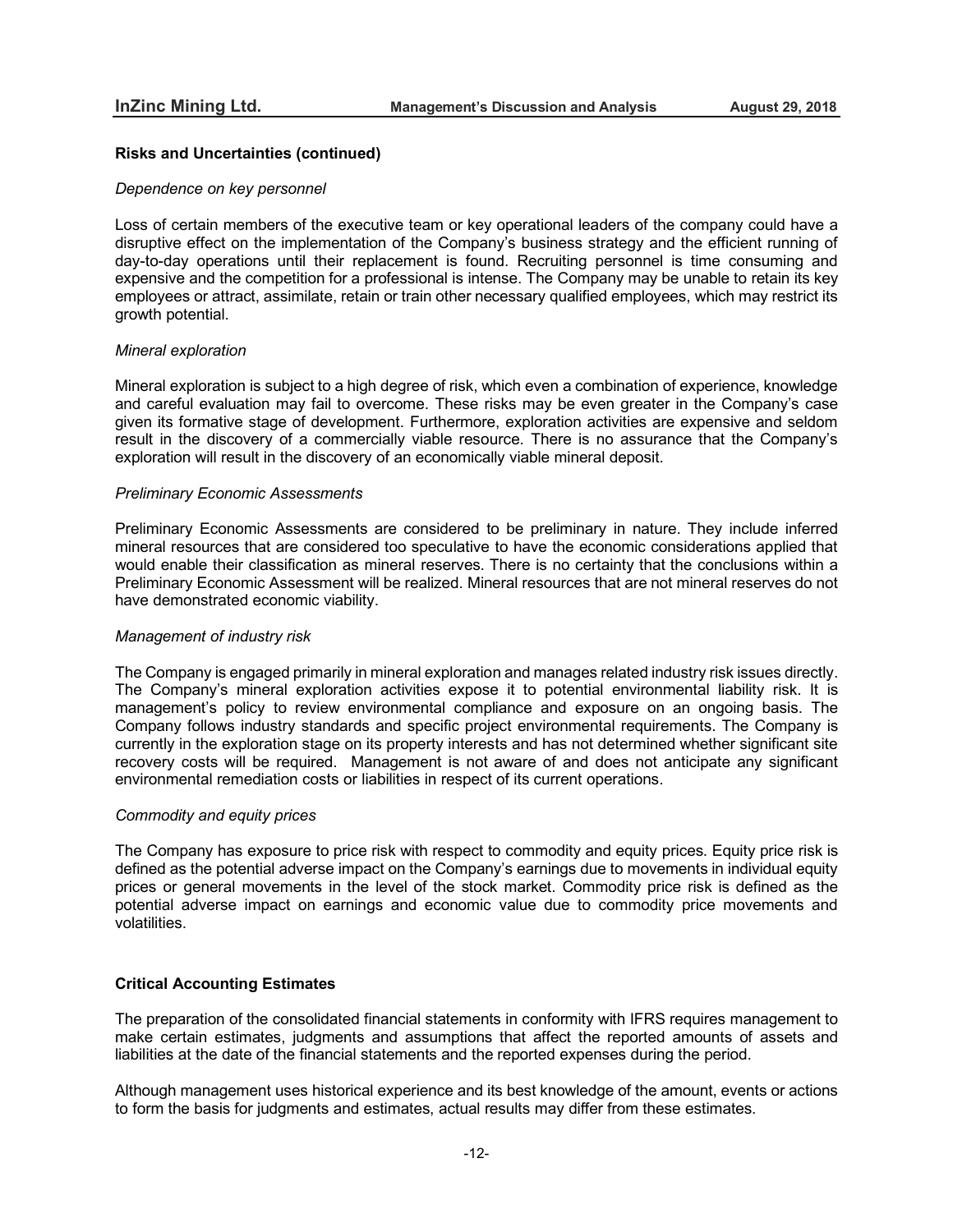# **Critical Accounting Estimates (continued)**

Estimates are made when applying accounting policies. The critical estimates that have the most significant effects on the amounts recognized in the consolidated financial statements are as follows:

#### *Economic recoverability and probability of future economic benefits of exploration and evaluation assets*

Management has determined that exploration, evaluation, and related costs incurred which were capitalized may have future economic benefits and may be economically recoverable. Management uses several criteria in its assessments of economic recoverability and probability of future economic benefits including, geologic and other technical information, a history of conversion of mineral deposits with similar characteristics to its own properties to proven and probable mineral reserves, the quality and capacity of existing infrastructure facilities, evaluation of permitting and environmental issues and local support for the project.

#### *Valuation of share-based compensation*

The Company uses the Black-Scholes Option Pricing Model for valuation of share-based compensation. Option pricing models require the input of subjective assumptions including expected price volatility, interest rate, and forfeiture rate. Changes in the input assumptions can materially affect the fair value estimate and the Company's earnings and equity reserves.

# *Income taxes*

In assessing the probability of realizing deferred tax assets, management makes estimates related to expectation of future taxable income, applicable tax opportunities, expected timing of reversals of existing temporary differences and the likelihood that tax positions taken will be sustained upon examination by applicable tax authorities. In making its assessments, management gives additional weight to positive and negative evidence that can be objectively verified.

# **New Accounting Policies Adopted**

#### IFRS 9, "Financial Instruments"

Effective January 1, 2018, the Company retrospectively adopted IFRS 9, "Financial Instruments". IFRS 9 sets out requirements for recognizing and measuring financial assets, financial liabilities and some contracts to buy or sell non-financial items. This standard replaces IAS 39, "Financial Instruments: Recognition and Measurement". Prior periods were not restated and there was no material impact to the Company's condensed interim consolidated financial statements as a result of transitioning to IFRS 9.

The adoption of IFRS 9 has not had a significant effect on the Company's accounting policies related to financial liabilities and financial assets. The impact of IFRS 9 on the classification and measurement of financial assets and financial liabilities is set out below.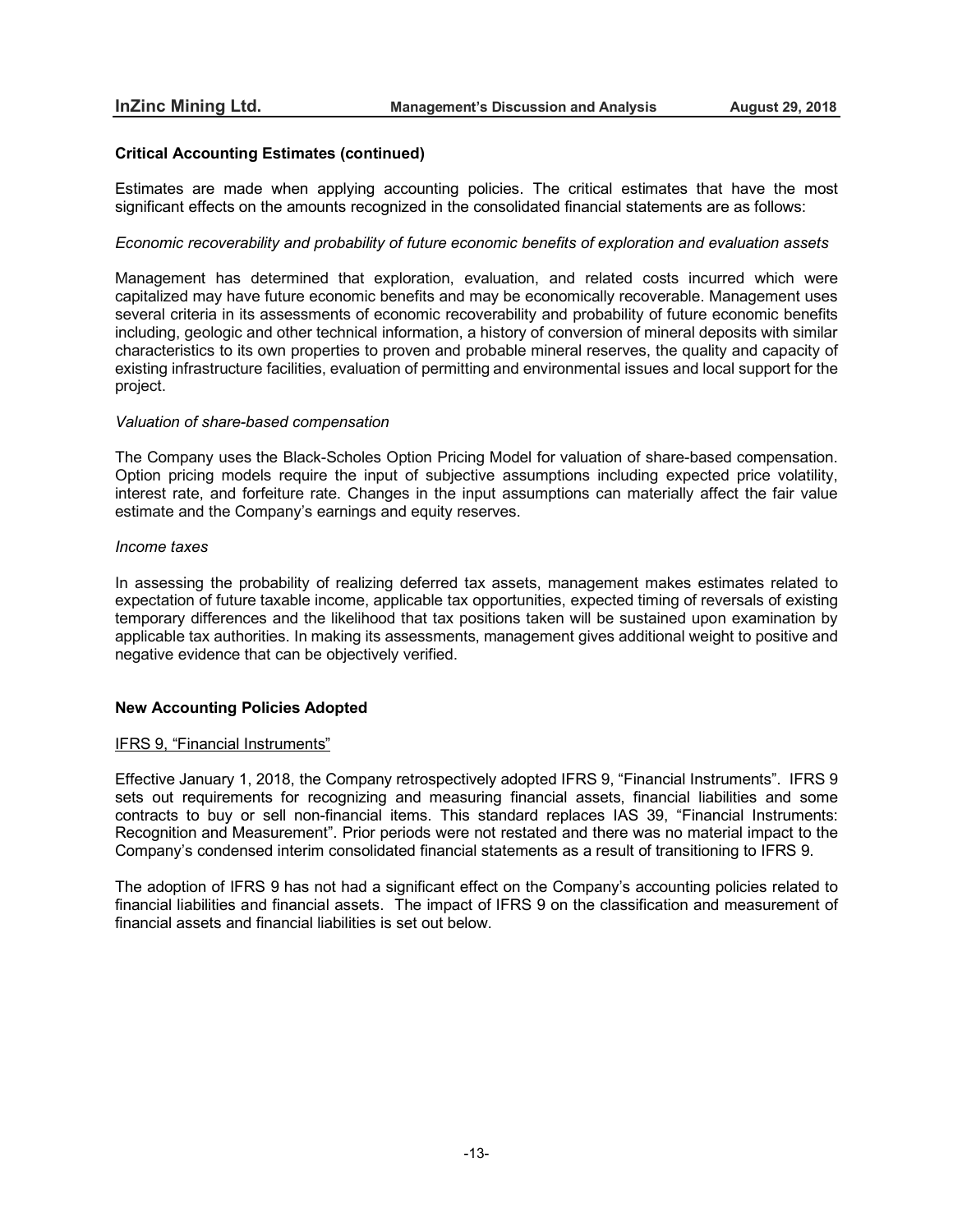# **New Accounting Policies Adopted (continued)**

#### IFRS 9, "Financial Instruments" (continued)

#### *Classification and measurement of financial assets and liabilities*

Under IFRS 9, financial assets, on initial recognition, are recognized at fair value and subsequently classified and measured at: amortized cost; fair value through other comprehensive income ("FVOCI") or fair value through profit or loss ("FVTPL"). IFRS 9 eliminates the previous IAS 39 categories for financial assets of held to maturity, loans and receivables and available for sale. The classification of financial assets depends on the purpose for which the financial assets were acquired. The Company's financial assets which consist of cash, receivables, advances, and reclamation deposit are classified as amortized cost. Financial assets are classified as current assets or non-current assets based on their maturity date. Cash has changed classification from FVTPL to amortized cost. The carrying value is equal to its fair value given the short-term nature of the asset, therefore, there is no change in the carrying value as a result of the change in classification. Marketable securities are classified as FVOCI.

Most of the requirements in IAS 39 for classification and measurement of financial liabilities were carried forward in IFRS 9, and, as such, the Company's accounting policy with respect to financial liabilities is substantially unchanged. The Company's financial liabilities which consist of accounts payable and accrued liabilities are classified as amortized cost.

#### *Impairment of financial assets*

An expected credit loss ("ECL") model applies to financial assets measured at amortized cost, contract assets and debt investments at FVOCI, but not to investments in equity instruments. The ECL model requires a loss allowance to be recognized based on expected credit losses. The estimated present value of future cash flows associated with the asset is determined and an impairment loss is recognized for the difference between this amount and the carrying amount as follows: the carrying amount of the asset is reduced to estimated present value of the future cash flows associated with the asset, discounted at the financial asset's original effective interest rate, either directly or through the use of an allowance account and the resulting loss is recognized in the statement of income (loss) for the period. In a subsequent period, if the amount of the impairment loss related to financial assets measured at amortized cost decreases, the previously recognized impairment loss is reversed through the statement of income (loss) to the extent that the carrying amount of the investment at the date the impairment is reversed does not exceed what the amortized cost would have been had the impairment not been recognized.

The Company's financial assets measured at amortized cost are subject to the ECL model. The adoption of the ECL impairment model had a negligible impact on the carrying amounts of the Company's financial assets given the nature of the items and that receivables are substantially all current and there is a minimal level of default.

#### IFRS 15, "Revenue from Contracts with Customers"

IFRS 15 establishes principles that an entity shall apply to report useful information to users of financial statements about the nature, amount, timing and uncertainty of revenue and cash flows arising from a contract with a customer. There was no impact on the condensed interim consolidated financial statements as a result of adopting this standard.

#### **Accounting Pronouncements Not Yet Effective**

The following new standards, amendments to standards and interpretations applicable to the Company are not yet effective and have not been applied in preparing the condensed interim consolidated financial statements.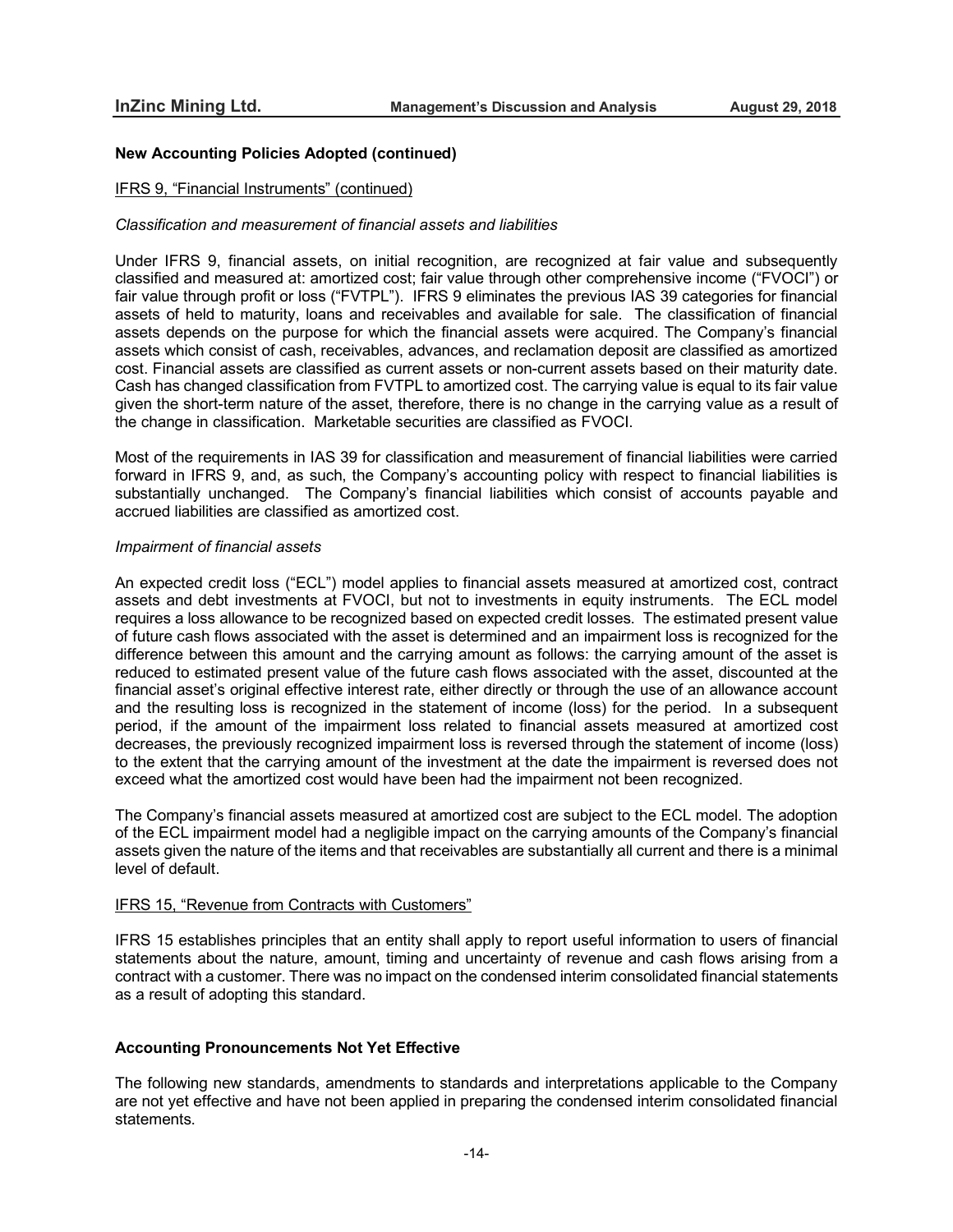# **Accounting Pronouncements Not Yet Effective (continued)**

#### IFRS 16, "Leases"

IFRS 16, "Leases" replaces IAS 17, "Leases". The new standard requires lessees to recognize a lease liability reflecting future lease payments and a "right-of-use asset" for virtually all lease contracts, and to record it on the statement of financial position, except with respect to lease contracts that meet limited exception criteria. The standard is effective for annual periods beginning on or after January 1, 2019, with earlier application permitted. The Company does not intend to early adopt IFRS 16.

# **Off-Balance Sheet Arrangements**

The Company does not have any off-balance sheet arrangements.

# **Financial Instruments and Management of Financial Risk**

Financial instruments measured at fair value are classified into one of three levels in the fair value hierarchy according to the relative reliability of the inputs used to estimate the fair values. The three levels of the fair value hierarchy are:

- Level 1 Unadjusted quoted prices in active markets for identical assets or liabilities;<br>Level 2 Inputs other than quoted prices that are observable for the asset or liability
- Inputs other than quoted prices that are observable for the asset or liability either directly or indirectly; and
- Level 3 Inputs that are not based on observable market data.

Cash and marketable securities are measured at fair value using level 1 inputs. The value of receivables, advances, reclamation deposit, and accounts payable and accrued liabilities approximates their carrying values.

The Company is exposed to a variety of financial risks by virtue of its activities including currency, credit, interest rate, liquidity and price risk.

#### *Credit risk*

The Company is exposed to industry credit risks arising from its cash holdings and receivables. The Company manages credit risk by placing cash with major Canadian financial institutions. The Company's significant receivables are due from the Federal Government of Canada. Management believes that credit risk related to these amounts is nominal.

#### *Liquidity risk*

Liquidity risk is the risk that the Company will not have sufficient funds to meet its financial obligations when they are due. To manage liquidity risk, the Company reviews additional sources of capital and financing to continue its operations and discharge its commitments as they become due.

#### *Interest rate risk*

Interest rate risk is the risk that the fair value of future cash flows of a financial instrument will fluctuate because of changes in market interest rates. The Company is not exposed to interest rate risk as it does not have any significant financial instruments with interest rates, with the exception of cash. Interest earned on cash is based on prevailing bank account interest rates, which may fluctuate. A 1% change in interest rates would result in a nominal difference for the six months ended June 30, 2018.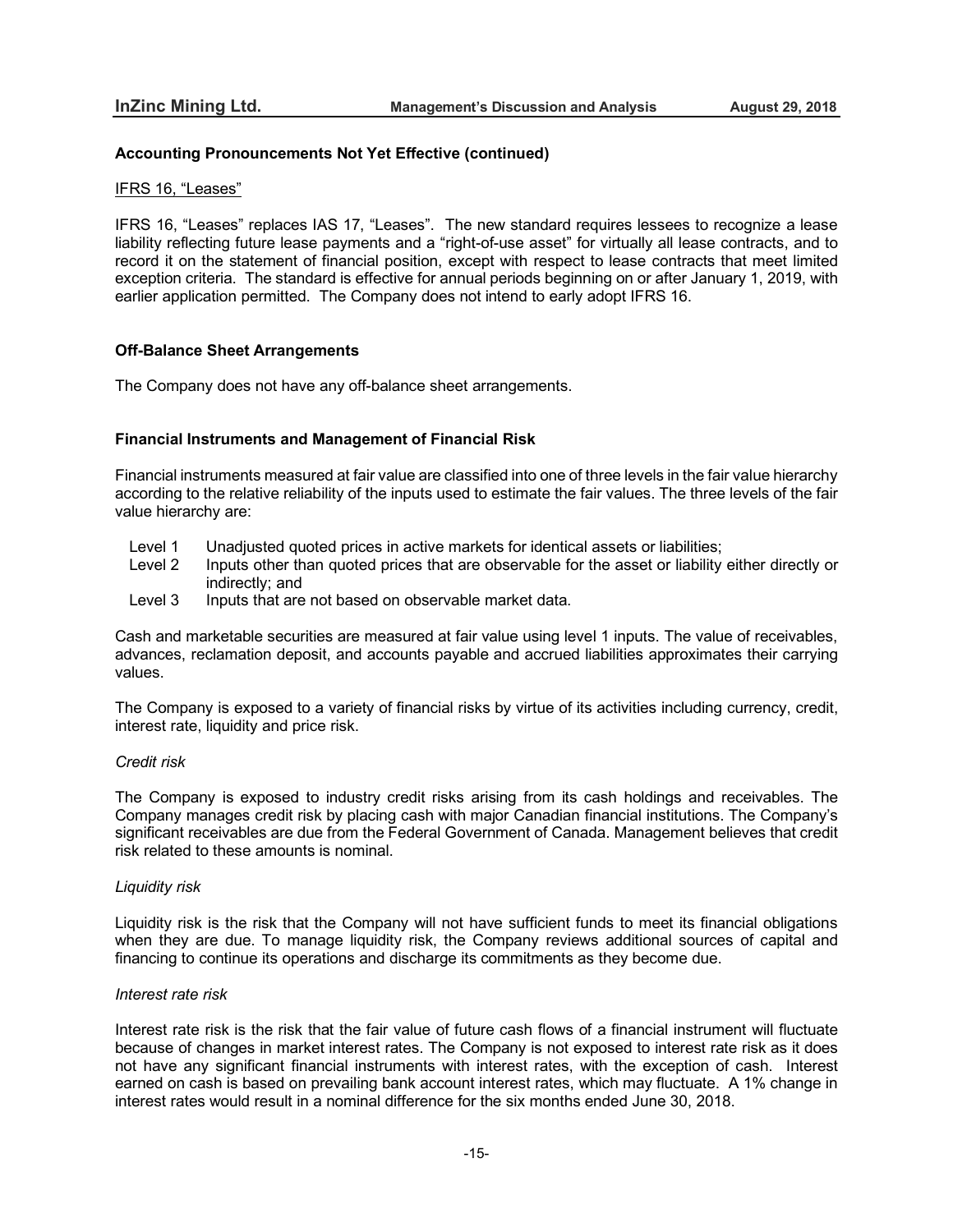# **Financial Instruments and Management of Financial Risk (continued)**

## *Foreign currency risk*

The Company is exposed to foreign currency risk on fluctuations related to cash and accounts payables and accrued liabilities that are denominated in United States Dollars. A 10% change in foreign exchange rates would result in a nominal difference for the six months ended June 30, 2018.

# *Other risks*

The Company will need additional funding to complete its short and long term objectives. The ability of the Company to raise such financing in the future will depend on the prevailing market conditions, as well as the business performance of the Company. Current global financial conditions have been subject to increased volatility which has negatively impacted access to public financing. There can be no assurances that the Company will be successful in its efforts to raise additional financing on terms satisfactory to the Company. The market price of the Company's shares at any given point in time may not accurately reflect value. If adequate funds are not available or not available on acceptable terms, the Company may not be able to take advantage of opportunities, to develop new projects or to otherwise respond to competitive pressures.

The Company is dependent upon the services of key executives, including the Chief Executive Officer. Certain directors and officers of the Company also serve as directors and/or officers of other companies involved in mineral exploration and development and, consequently, there exists the possibility for such directors and officers to be in a position of conflict.

# **Authorized and Issued Share Capital as at August 29, 2018**

Issued and outstanding: 108,885,419 common shares

Options outstanding are as follows:

| <b>Number of Options</b> | <b>Exercise Price (\$)</b> | <b>Expiry Date</b> |
|--------------------------|----------------------------|--------------------|
| 1,500,000                | 0.135                      | May 31, 2020       |
| 1,300,000                | 0.13                       | December 20, 2020  |
| 200,000                  | 0.22                       | January 30, 2021   |
| 2,650,000                | 0.09                       | May 31, 2021       |
| 500,000                  | 0.11                       | June 21, 2021      |
| 980,000                  | 0.12                       | October 11, 2022   |
| 7,130,000                |                            |                    |

Warrants outstanding are as follows:

| <b>Number of Warrants</b> | <b>Exercise Price (\$)</b> | <b>Expiry Date</b> |
|---------------------------|----------------------------|--------------------|
| 17.177.100                | 0.15                       | December 14, 2019  |
| 2.138.500                 | 0.15                       | December 20, 2019  |
| 19,315,600                |                            |                    |